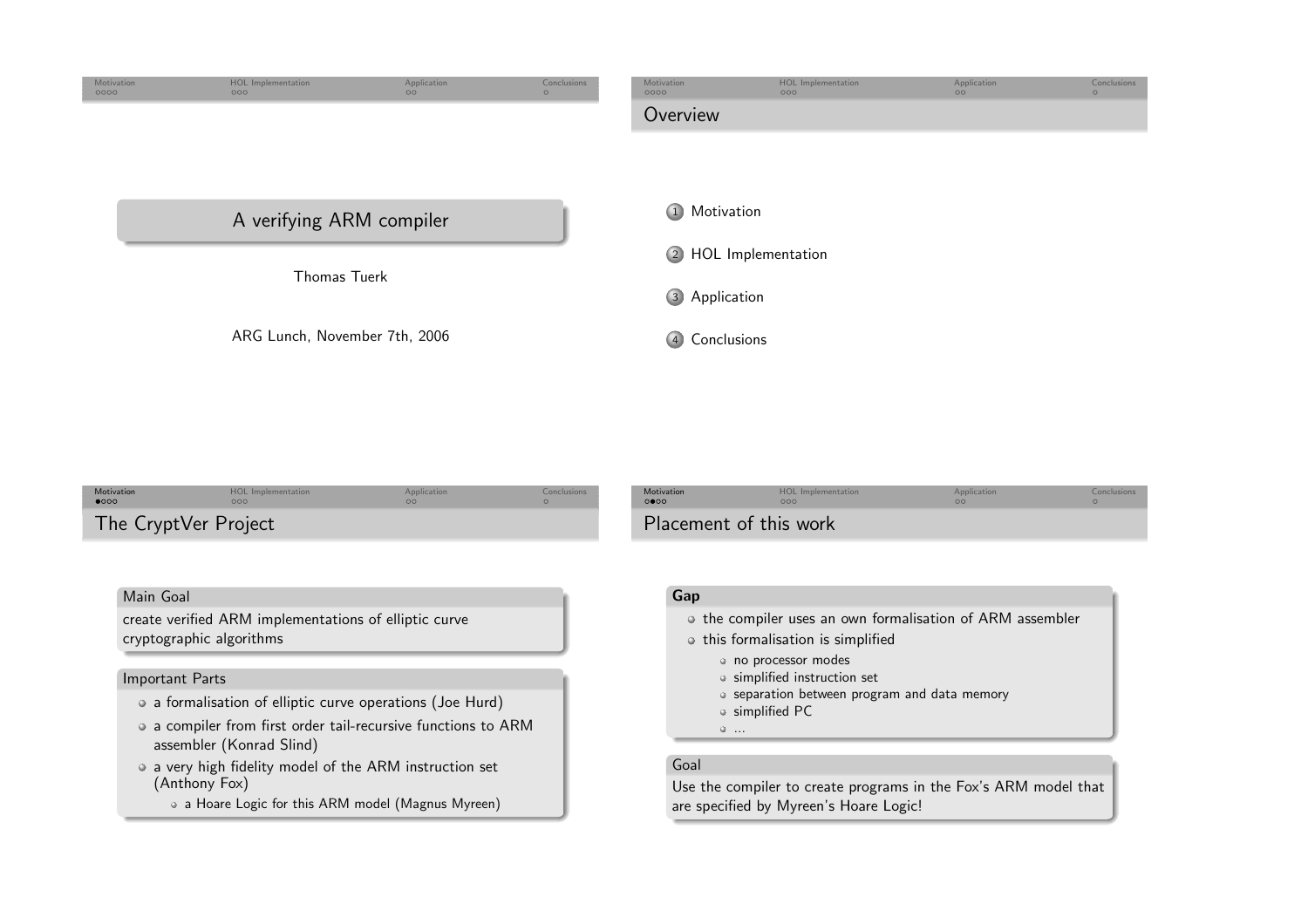<span id="page-1-0"></span>

| Motivation<br>0000  | <b>HOL</b> Implementation<br>000 | Application<br>$\circ$ | Conclusions | Motivation<br>000      | <b>HOL</b> Implementation<br>000 | Application<br>00 <sup>o</sup> | Conclusions |
|---------------------|----------------------------------|------------------------|-------------|------------------------|----------------------------------|--------------------------------|-------------|
| <b>ARM Compiler</b> |                                  |                        |             | ARM Compiler - Example |                                  |                                |             |
|                     |                                  |                        |             |                        |                                  |                                |             |

- developed by Konrad Slind, Guodong Li and Scott Owens atthe University of Utah
- input language is formed by first order tail-recursive equations
- argument and result have to be vectors of <sup>32</sup> bit words
- output is <sup>a</sup> ARM assembler program and <sup>a</sup> proof that thisprogram implements the original equation

#### Example

```

val ShiftXor def = Define
  '\text{ShiftXor } (x:word32.s.k0.k1) =((x \le 4) + k0) ?? (x + s) ?? ((x \ge 5) + k1)';
- val spec = #5 (pp_compile ShiftXor_def);
|- !st. get_st (run_arm
 [((LSL, NONE, F), SOME (REG 4), [REG 0; WCONST 4w], NONE);((ADD,NONE,F),SOME (REG 2),[REG 4; REG 2],NONE);
  ((ADD,NONE,F),SOME (REG 1),[REG 0; REG 1],NONE);
   ((EOR, NONE, F), SOME (REG 1), [REG 2; REG 1], NONE);((ASR,NONE,F),SOME (REG 0),[REG 0; WCONST 5w],NONE);
  ((ADD,NONE,F),SOME (REG 0),[REG 0; REG 3],NONE);
  ((EOR,NONE,F),SOME (REG 0),[REG 1; REG 0],NONE)]
 ((0,0w,st),))<MR RO> =
 ShiftXor (st<MR R0>,st<MR R1>,st<MR R2>,st<MR R3>)
```
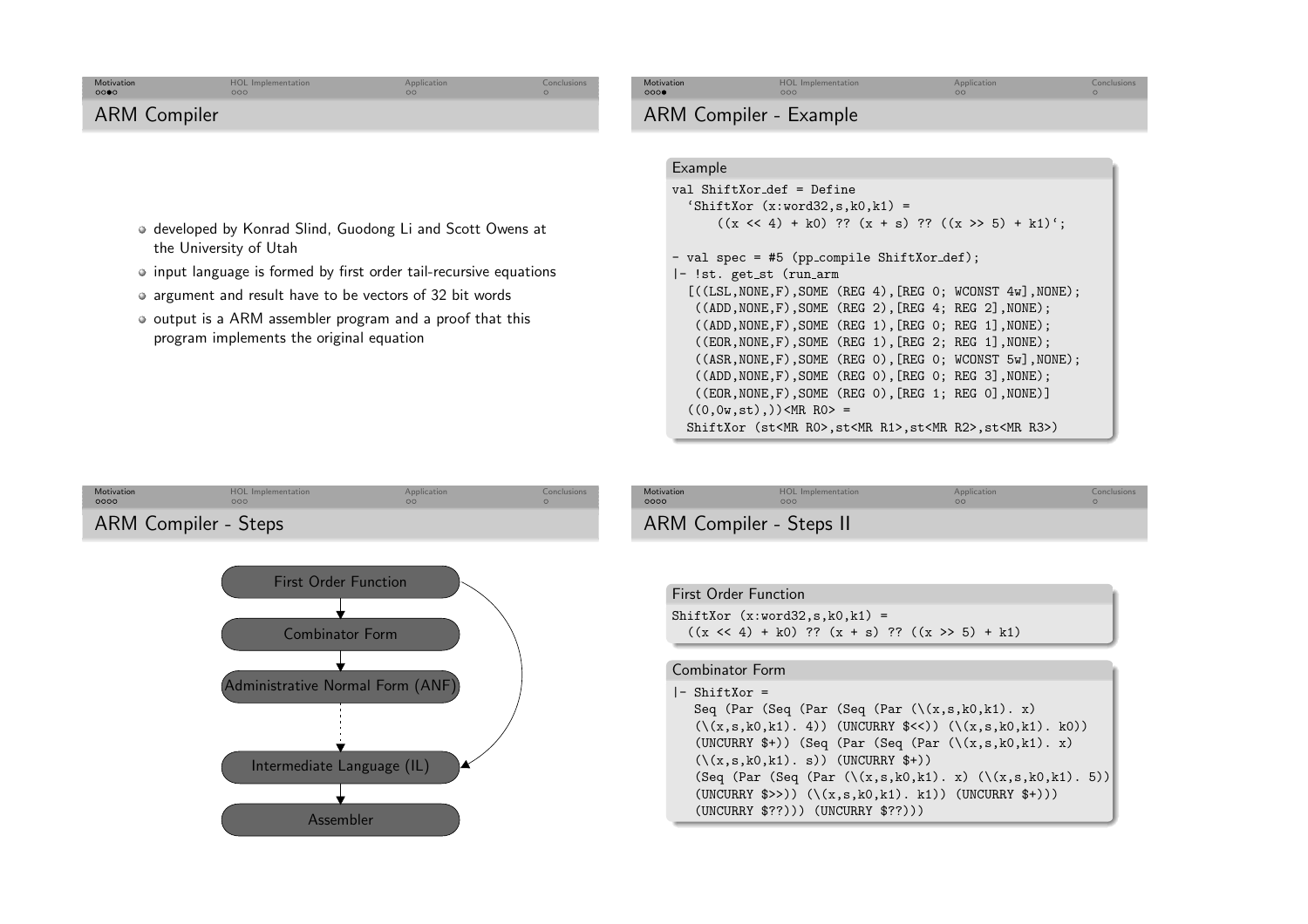<span id="page-2-0"></span>

| Motivation<br>0000       | <b>HOL</b> Implementation<br>000 | Application | Conclusions | Motivation<br>0000      | <b>HOL</b> Implementation | Application | Conclusions |
|--------------------------|----------------------------------|-------------|-------------|-------------------------|---------------------------|-------------|-------------|
| ARM Compiler - Steps III |                                  |             |             | ARM Compiler - Steps IV |                           |             |             |

## ANF

| !v1 v2 v3 v4. |      |  |                                                      |  |  |
|---------------|------|--|------------------------------------------------------|--|--|
|               |      |  | ShiftXor $(v1, v2, v3, v4)$ =                        |  |  |
|               |      |  | $\text{Let } v5 = \text{UNCURRY }$ \$<< $(v1, 4)$ in |  |  |
|               |      |  | $let v6 = UNCURRY $+(v5, v3) in$                     |  |  |
|               |      |  | let $v7 = UNCURRY$ \$+ $(v1, v2)$ in                 |  |  |
|               |      |  | let $v8 = UNCURRY$ \$>> $(v1,5)$ in                  |  |  |
|               |      |  | $let v9 = UNCURRY $+(v8,v4) in$                      |  |  |
|               |      |  | let $v10 = UNCURRY$ \$?? $(v7, v9)$ in               |  |  |
|               |      |  | $let v11 = UNCURRY$ \$?? $(v6, v10)$ in              |  |  |
|               | v11) |  |                                                      |  |  |

| $\mathbf{H}$                                                                        |  |                                             |  |  |                                                        |  |  |
|-------------------------------------------------------------------------------------|--|---------------------------------------------|--|--|--------------------------------------------------------|--|--|
| !st. run_ir (BLK                                                                    |  |                                             |  |  |                                                        |  |  |
| [MLSL R4 RO $4w$ ; MADD R2 R4 (MR R2); MADD R1 RO (MR R1);                          |  |                                             |  |  |                                                        |  |  |
|                                                                                     |  |                                             |  |  | MASR RO RO 5w; MADD RO RO (MR R3); MEOR RO R1 (MR RO); |  |  |
|                                                                                     |  | MEOR RO R2 (MR RO) $\vert$ ) st < RR RO > = |  |  |                                                        |  |  |
| ShiftXor (st <rr ro="">,st<rr r1="">,st<rr r2="">,st<rr r3="">)</rr></rr></rr></rr> |  |                                             |  |  |                                                        |  |  |

| Motivation             | <b>HOL</b> Implementation | Application | Conclusions |
|------------------------|---------------------------|-------------|-------------|
| 0000                   | 000                       | $\Omega$    |             |
| ARM Compiler - Steps V |                           |             |             |

| Assembler                                                                              |
|----------------------------------------------------------------------------------------|
| - !st. get_st (run_arm                                                                 |
| $[((LSL, NONE, F), SOME (REG 4), [REG 0; WCONST 4w], NONE);$                           |
| $((ADD, NODE, F), SOME (REG 2), [REG 4; REG 2], NONE);$                                |
| $((ADD, NONE, F), SOME (REG 1), [REG 0; REG 1], NONE);$                                |
| $((EOR, NONE, F), SOME (REG 1), [REG 2; REG 1], NONE);$                                |
| $((ASR, NONE, F), SOME (REG 0), [REG 0; WCONST 5w], NONE);$                            |
| $((ADD, NODE, F), SOME (REG 0), [REG 0; REG 3], NONE);$                                |
| ((EOR, NONE, F), SOME (REG 0), [REG 1; REG 0], NONE)]                                  |
| $((0, 0w, st),))$ <mr r0=""> =</mr>                                                    |
| ShiftXor (st <mr ro="">, st<mr r1="">, st<mr r2="">, st<mr r3="">)</mr></mr></mr></mr> |

| Motivation     | <b>HOL</b> Implementation | Application | Conclusions |
|----------------|---------------------------|-------------|-------------|
| 0000           | $\bullet$                 | $\Omega$    |             |
| First Approach |                           |             |             |

# Naive Approach

- the compiler output and Fox's ARM assembler look similar
- translate the compiler output to Fox's ARM assembler
- $\circ$  do not modify the compiler

### Problems

- technical problems
- compiler's assembler is to genera<sup>l</sup>
- semantics of compiler's assembler is different to ARMassembler

 $\Longrightarrow$  it was useful to modify the compiler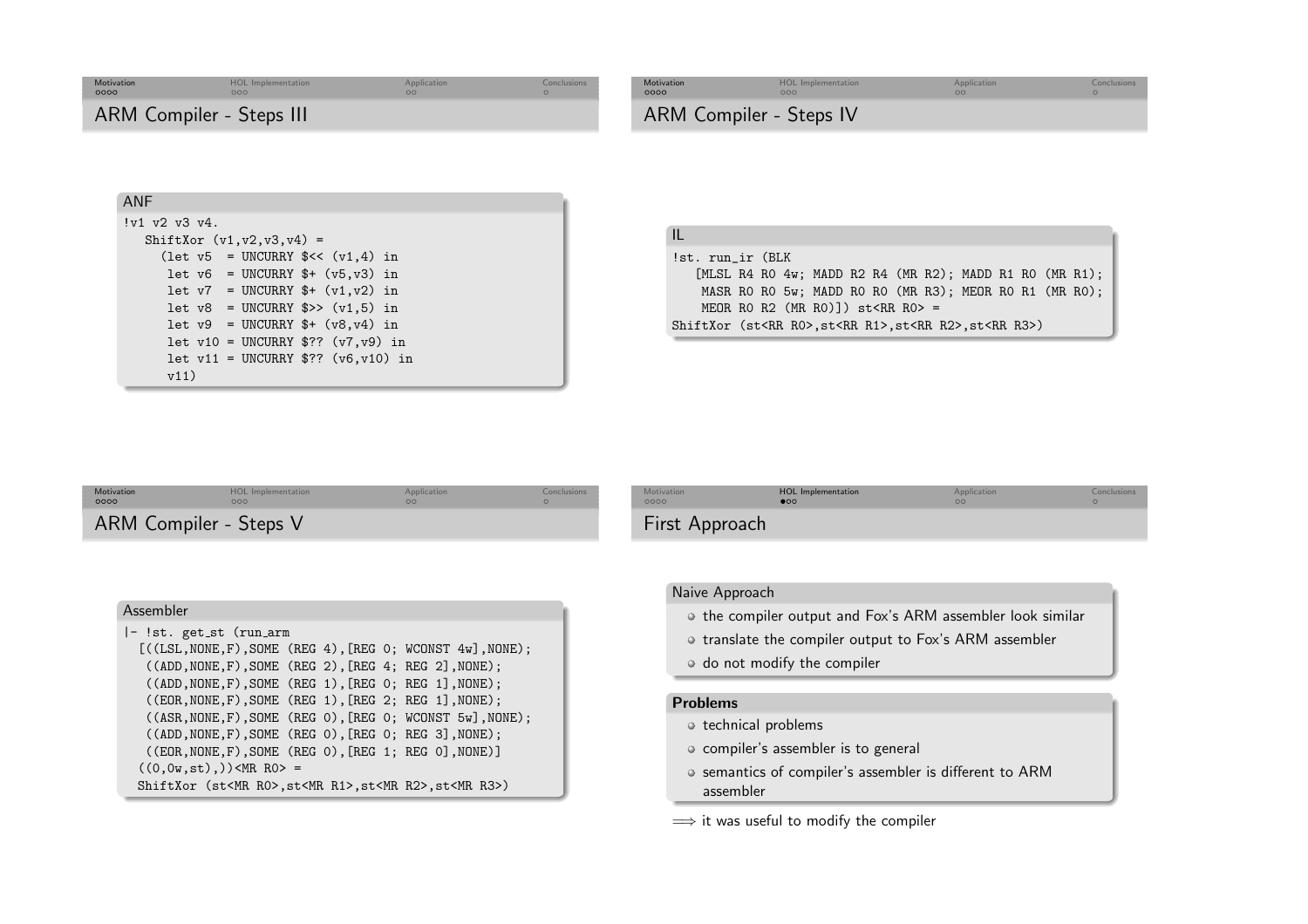

- porting the compiler to the new word library
- translation of IL to ARM assembler
	- IL is simpler than the compiler's assembler
	- IL contains no hard coded jump addresses
	- thus one instruction can be easily split into several
- o allow memory access only with load and store operations
- a data operation may at most work on one constant
	- e. g. ADD r0, #1, #2 is not allowed
- change constants from arbitrary <sup>32</sup> bit words to <sup>8</sup> bit wordsand <sup>4</sup> bit shifts
	- e.g. the 32 bit word  $0 \times 00010000$  is represented by  $(0 \times 01, 0 \times 8)$
	- e.g. the constant 0x00010001 can not be represented directly

| Motivation<br>0000 | <b>HOL</b> Implementation                    | Application | Conclusions | Motivation<br>0000 | <b>HOL</b> Implementation | Application | Conclusion |
|--------------------|----------------------------------------------|-------------|-------------|--------------------|---------------------------|-------------|------------|
|                    | Changing IL to be closer to ARM assembler II |             |             | Other changes      |                           |             |            |

- $\bullet$  fix a bug in addressing memory
	- memory is addressed using <sup>a</sup> base register and an offset
	- the upper <sup>30</sup> bit of the base register are used for addressing
	- thus, to go to the next <sup>32</sup> bit address <sup>4</sup> has to be added to thebase register
	- implementation added just <sup>1</sup> and used the whole <sup>32</sup> bit foraddressing
- address memory with 30 bit words instead with natural numbers
- $\bullet$  fix bug with comparison operators and flags

• a preprocessing step was added to get rid of ugly constants

e.g. example\_const x =  $(x + (0xFF0012Fw - 0x1003w))$ is rewritten to example\_const  $x = x + (0x12Cw)$ ! 0xFF000w !! 0xFE00000w)

- o the translation to ANF has been adapted to the new IL
- o the simulation step of IL programs had to be adapted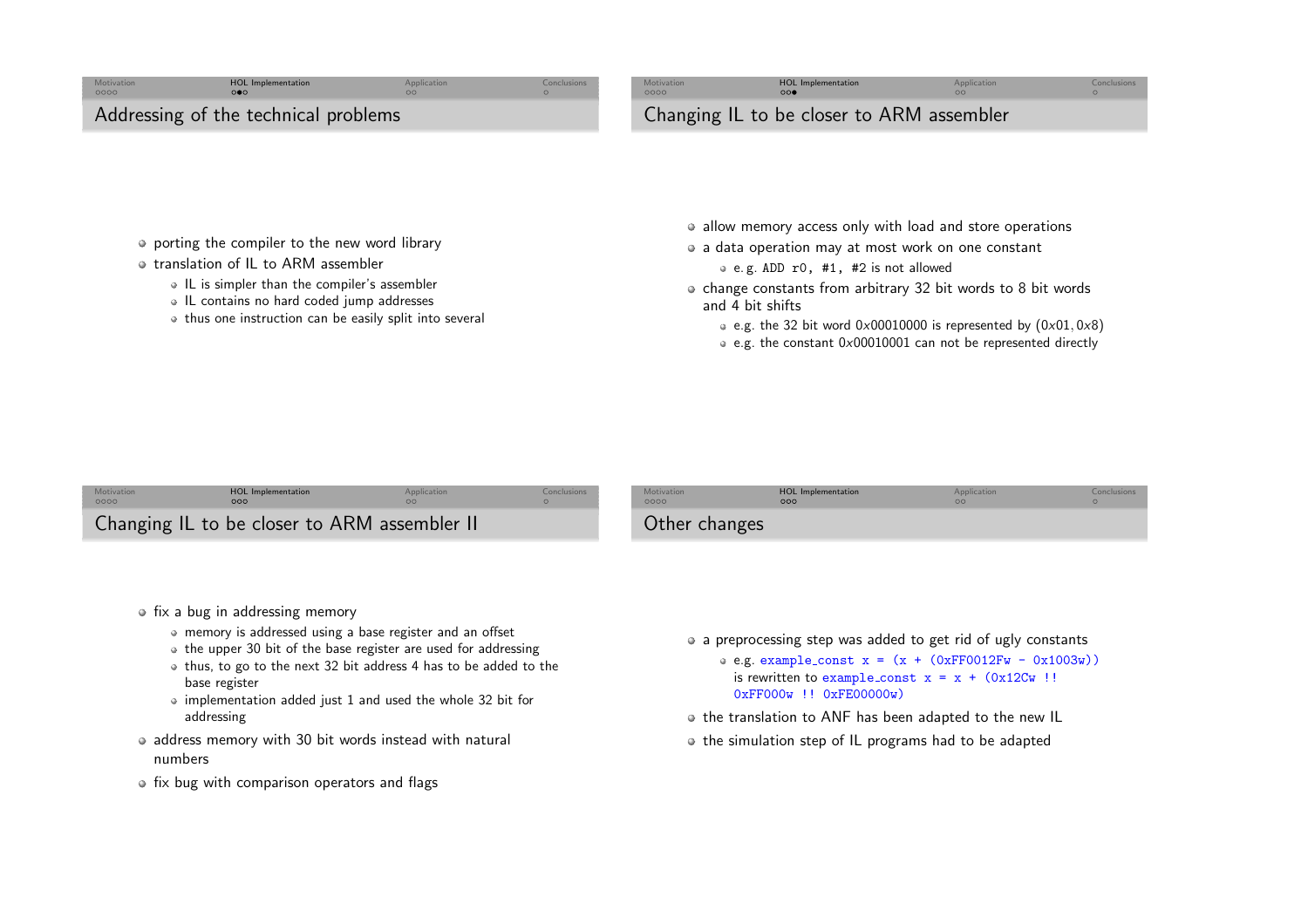| Motivation<br>0000 | <b>HOL</b> Implementation<br>000 | Application | Conclusions <sup>*</sup> | Motivation<br>0000 | <b>HOL</b> Implementation<br>000 | Application |  |
|--------------------|----------------------------------|-------------|--------------------------|--------------------|----------------------------------|-------------|--|
|                    | Translation to ARM assembler     |             |                          | Example            |                                  |             |  |

- $\bullet$  there is now a close correspondence between ARM assembler and IL
- the translation of IL to ARM assembler is straight forward
- the correctness proof of this translation for programs notinvolving memory is laborious, but easy
- however, the compiler had to be modified to export internal informations
	- termination proofs of loops
	- theorem about unchanged registers
	- information about input and output variables
- Myreen's Hoare Logic can be used easily

# Example

```

val ShiftXor def = Define
  '\text{ShiftXor } (x:word32, s, k0, k1) =((x \le 4) + k0) ?? (x + s) ?? ((x \ge 5) + k1)';
- val spec = #6 (pp_compile ShiftXor_def);
val spec =
 |- !st. (run_ir (BLK [MLSL R4 R0 4w;
                       MADD R2 R4 (MR R2);
                       MADD R1 R0 (MR R1);
                       MASR R0 R0 5w;
                       MADD R0 R0 (MR R3);
                       MEOR R0 R1 (MR R0);
                       MEOR RO R2 (MR RO)]) st) <RR RO> =
     ShiftXor (st<RR R0>,st<RR R1>,st<RR R2>,st<RR R3>)
```

| Motivation<br>0000                                                                                                                                    | HOL Implementation<br>000                                                                                                                                                                                                                                                                                                                                                                                                                                                                                                                                                                                                                                                                                                                                                                                                                                                                                                                                                                              | Application<br>$\Omega$ | Conclusions<br>$\circ$ | Motivation<br>0000                  | <b>HOL</b> Implementation<br>000                                                                                                                                                                                                                                                                                                                                                                                                                                                                                                                                                                                                                                         | Application<br>$\circ$ | Conclusions<br>$\Omega$ |
|-------------------------------------------------------------------------------------------------------------------------------------------------------|--------------------------------------------------------------------------------------------------------------------------------------------------------------------------------------------------------------------------------------------------------------------------------------------------------------------------------------------------------------------------------------------------------------------------------------------------------------------------------------------------------------------------------------------------------------------------------------------------------------------------------------------------------------------------------------------------------------------------------------------------------------------------------------------------------------------------------------------------------------------------------------------------------------------------------------------------------------------------------------------------------|-------------------------|------------------------|-------------------------------------|--------------------------------------------------------------------------------------------------------------------------------------------------------------------------------------------------------------------------------------------------------------------------------------------------------------------------------------------------------------------------------------------------------------------------------------------------------------------------------------------------------------------------------------------------------------------------------------------------------------------------------------------------------------------------|------------------------|-------------------------|
| Example II<br>$ -$ !state_old.<br>$\frac{1}{e}$ . e < 7 = = ><br>(state_old.memory<br>enc (EL e<br>"state_old.undefined ==><br>?step_num.<br>ShiftXor | (ADDR30 (FETCH_PC state_old.registers + n2w $(4 * e))$ ) =<br>[MOV AL F 4w (Dp_shift_immediate (LSL Ow) 4w);<br>EOR AL F Ow 2w (Dp_shift_immediate (LSL Ow) $0w$ )]))) /<br>(REG_READ (STATE_ARMe step_num state_old).registers<br>(DECODE_MODE ((4 >< 0) (CPSR_READ (STATE_ARMe step_num state_old).psrs))) (MREG2REG RO) =<br>(REG_READ state_old.registers (DECODE_MODE ((4 >< 0) (CPSR_READ state_old.psrs))) (MREG2REG RO),<br>REG_READ state_old.registers (DECODE_MODE ((4 >< 0) (CPSR_READ state_old.psrs))) (MREG2REG R1),<br>REG_READ state_old.registers (DECODE_MODE ((4 >< 0) (CPSR_READ state_old.psrs))) (MREG2REG R2),<br>REG_READ state_old.registers (DECODE_MODE ((4 >< 0) (CPSR_READ state_old.psrs))) (MREG2REG R3))  /\<br>((STATE_ARMe step_num state_old).memory = state_old.memory) /\<br>"(STATE_ARMe step_num state_old).undefined /\<br>(?N Z C V. (STATE_ARMe step_num state_old).psrs = CPSR_WRITE state_old.psrs<br>(SET_NZCV (N,Z,C,V) (CPSR_READ state_old.psrs))) /\ |                         |                        | Example III<br>ARM_PROG<br>(MAP enc | $\vert$ - $\vert$ rv $\vert$ rv $\vert$ rv $\vert$ rv $\vert$ .<br>$(R$ Ow rvO * R 1w rv1 * R 2w rv2 * R 3w rv3 *<br>$\tilde{R}$ 4w * $\tilde{R}$ 11w * $\tilde{R}$ 12w * $\tilde{R}$ 13w * $\tilde{S}$ )<br>[MOV AL F $4w$ (Dp_shift_immediate (LSL $0w$ ) $4w$ );<br>ADD AL F $2w 4w (Dp_{shift\_immediate} (LSL 2w) 0w);$<br>ADD AL F 1w 0w (Dp_shift_immediate (LSL 1w) 0w);<br>MOV AL F $0w$ (Dp_shift_immediate (ASR $0w$ ) $5w$ );<br>ADD AL F Ow Ow $(Dp_{shift\_immediate} (LSL 3w) 0w);$<br>EOR AL F Ow 1w (Dp_shift_immediate (LSL Ow) Ow);<br>EOR AL F Ow $2w$ (Dp_shift_immediate (LSL Ow) $0w$ )])<br>$(R$ Ow (ShiftXor $(rv0,rv1,rv2,rv3)$ ) * R 3w rv3 * |                        |                         |
|                                                                                                                                                       | (owrt_visible_regs (STATE_ARMe step_num state_old) = owrt_visible_regs state_old) /\<br>(FETCH_PC (STATE_ARMe step_num state_old).registers = FETCH_PC state_old.registers + 28w)                                                                                                                                                                                                                                                                                                                                                                                                                                                                                                                                                                                                                                                                                                                                                                                                                      |                         |                        |                                     | $R_1w * R_2w * R_4w * R_1w * R_1w * R_12w * R_13w * S$                                                                                                                                                                                                                                                                                                                                                                                                                                                                                                                                                                                                                   |                        |                         |